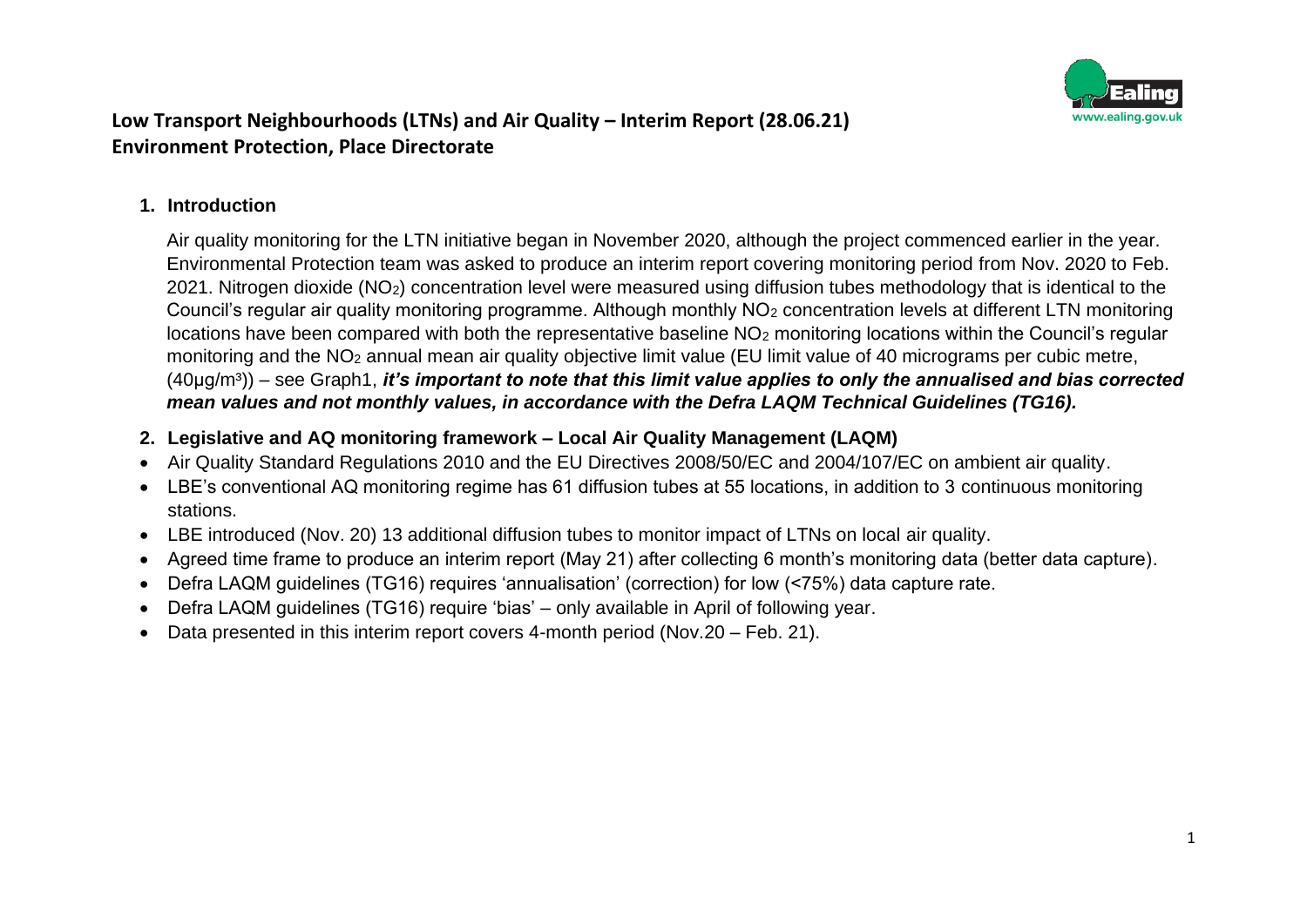#### **3. Results Summary**

- Bias corrected nitrogen dioxide (NO2) mean concentration levels have been compared with the annual mean air quality objective (EU limit value)/standard and there are no exceedances at any of the monitoring locations set out in the phase 1 LTNs – see Graph 1.
- Bias corrected nitrogen dioxide (NO<sub>2</sub>) mean concentration levels have been compared with the baseline monitoring data relevant to each of the LTNs, where the former is generally lower (see column headed '% change..' Table 1) than the corresponding baseline values (see charts 1-7). Baseline nitrogen dioxide concentration levels may be higher than concentration levels at the corresponding LTN monitoring locations nearby. Such a scenario would be perfectly normal as that would reflect emissions from the traffic volume as well as different categories of vehicles that pass-by at/near that location.
- Note that the EU limit value of 40µg/m<sup>3</sup> has not been presented in bar charts 2 and 3 (pages 9 and 10 respectively) deliberately, to prevent over-cramming due to too many data bars, although the same limit applies to annualised and bias corrected nitrogen dioxide concentration levels.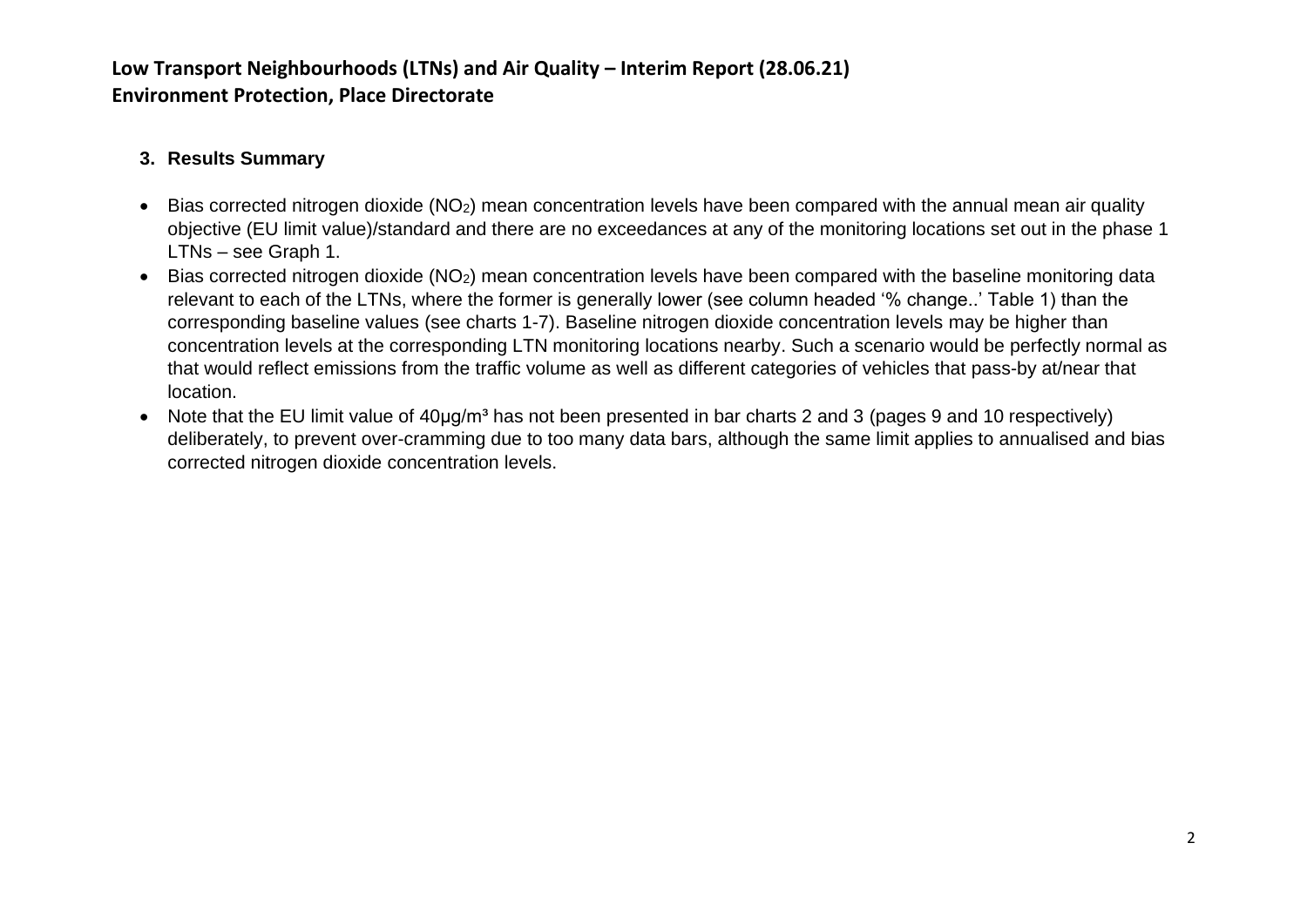# Low Transport Neighbourhoods (LTNs) and Air Quality – Early Report (25.06.21)

**Environment Protection, Place Directorate**

| Table 1 - Nitrogen dioxide concentration level at different LTNs monitoring locations with respective baseline |
|----------------------------------------------------------------------------------------------------------------|
|----------------------------------------------------------------------------------------------------------------|

| <b>Low traffic</b><br>neighbourhood or<br><b>Baseline Reading</b> | <b>Diff Tube ID</b>                              | <b>Diff Tube Location</b>                                             | <b>Nov. 20</b> | <b>Dec. 20</b> | <b>Jan. 21</b> | <b>Feb. 20</b> | <b>NO2</b><br><b>Mean</b><br>Conc.<br>Level<br>$(\mu g/m^3)$ | NO <sub>2</sub> Ann.<br>& Bias<br>Corr.<br><b>Mean</b><br>Conc.<br>Level<br>$(\mu g/m^3)$ | % Change in<br><b>NO2 Ann. &amp;</b><br><b>Bias Corr.</b><br><b>Mean Conc.</b><br>Level Rel. to<br><b>Baseline (%)</b> |
|-------------------------------------------------------------------|--------------------------------------------------|-----------------------------------------------------------------------|----------------|----------------|----------------|----------------|--------------------------------------------------------------|-------------------------------------------------------------------------------------------|------------------------------------------------------------------------------------------------------------------------|
| <b>Baseline</b>                                                   | Baseline -<br><b>Nearest</b><br>tube EA24        | 213 Northfields<br>Ave, West Ealing,<br><b>W13 9QU</b>                | 46.4           | 30.4           | 42.2           | 32.5           | 37.9                                                         | 28.0                                                                                      | N/A                                                                                                                    |
| LTN 21: West<br><b>Ealing South</b>                               | LTN21/3                                          | Windmill Road,<br>at/near the<br>Junction with<br>Swyncombe<br>Avenue | 44.8           | 32.6           | 40.7           | 43.3           | 40.4                                                         | 24.1                                                                                      | $-14%$                                                                                                                 |
| <b>Baseline</b>                                                   | <b>Baseline -</b><br><b>Nearest</b><br>tube EA23 | 158 South Ealing<br>Road, Ealing, W5<br>4QL                           | 56.2           | 39.4           | 67.4           | 57.4           | 55.1                                                         | 40.8                                                                                      | N/A                                                                                                                    |
| LTN 32: Junction<br>Road                                          | LTN32/1                                          | Windmill Road,<br>near the junction<br>with Darwin Road               | 44.7           | 38.4           | 45.7           | 45.1           | 43.5                                                         | 29.8                                                                                      | $-27%$                                                                                                                 |
| LTN 32: Junction<br>Road                                          | LTN32/2                                          | South Ealing Road,<br>near the junction<br>with Darwin Road           | No data        | 34.4           | 36.2           | 33.8           | 34.8                                                         | 28.9                                                                                      | $-29%$                                                                                                                 |
| LTN 8: Olive Road                                                 | LTN08/1                                          | South Ealing Road,<br>near the Co-Op                                  | 49.5           | 36.5           | 42.7           | 36.4           | 41.3                                                         | 28.3                                                                                      | $-31%$                                                                                                                 |
| LTN 8: Olive Road                                                 | LTN08/2                                          | Popes Lane, near<br>the junction with<br>Olive Road                   | 43.8           | 41.4           | 36.9           | 39.1           | 40.3                                                         | 27.6                                                                                      | $-32%$                                                                                                                 |
| LTN 35: Mattock<br>Lane                                           | LTN35/3                                          | St Mary's<br>Road/South Ealing                                        | No data        | 33.8           | 42.9           | No data        | 38.4                                                         | 31.8                                                                                      | $-22%$                                                                                                                 |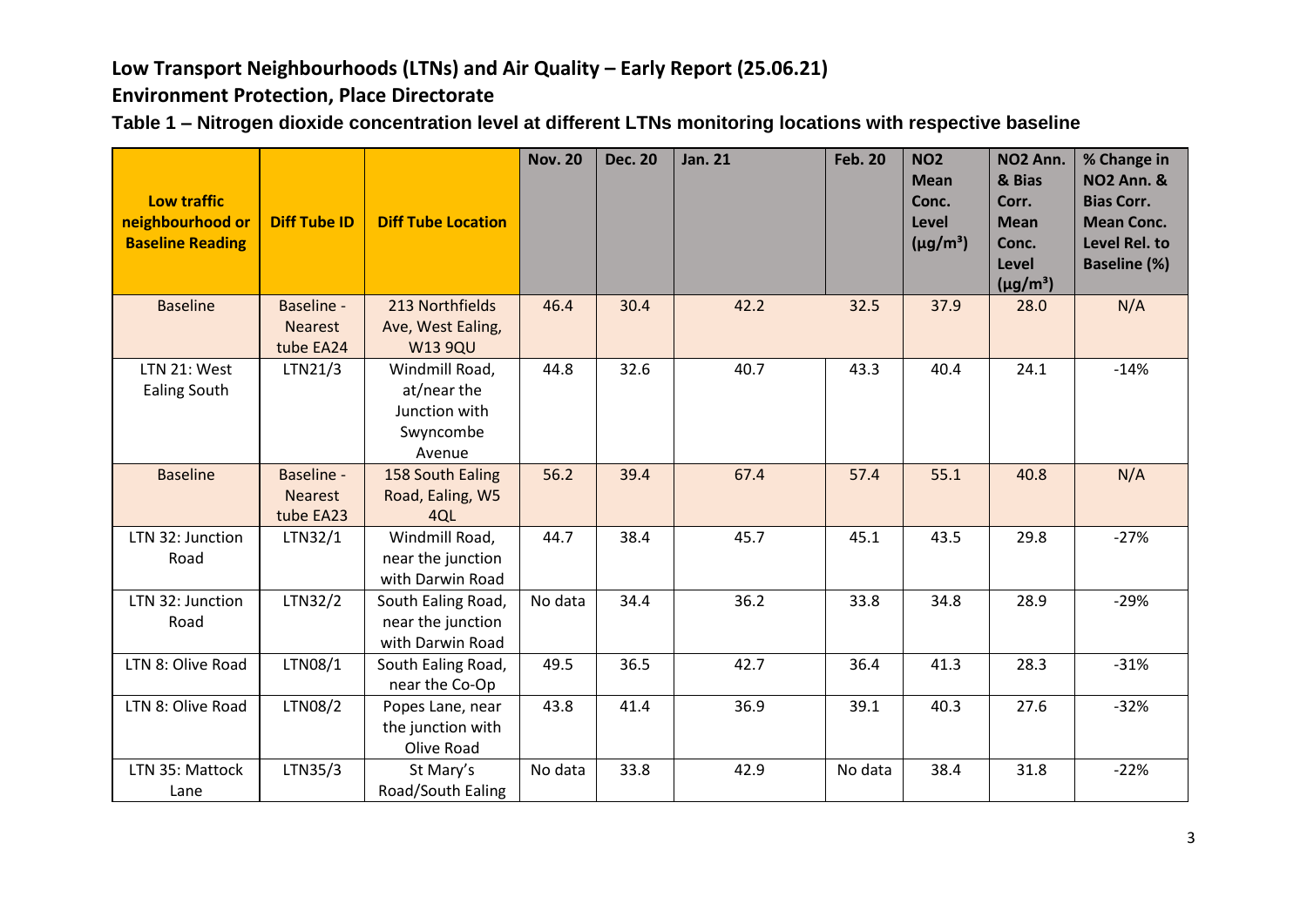| <b>Low traffic</b><br>neighbourhood or<br><b>Baseline Reading</b>              | <b>Diff Tube ID</b>                       | <b>Diff Tube Location</b>                                      | <b>Nov. 20</b> | <b>Dec. 20</b> | <b>Jan. 21</b> | <b>Feb. 20</b> | <b>NO2</b><br><b>Mean</b><br>Conc.<br>Level<br>$(\mu g/m^3)$ | NO <sub>2</sub> Ann.<br>& Bias<br>Corr.<br><b>Mean</b><br>Conc.<br><b>Level</b><br>$(\mu g/m^3)$ | % Change in<br><b>NO2 Ann. &amp;</b><br><b>Bias Corr.</b><br><b>Mean Conc.</b><br>Level Rel. to<br><b>Baseline (%)</b> |
|--------------------------------------------------------------------------------|-------------------------------------------|----------------------------------------------------------------|----------------|----------------|----------------|----------------|--------------------------------------------------------------|--------------------------------------------------------------------------------------------------|------------------------------------------------------------------------------------------------------------------------|
|                                                                                |                                           | Road, near the<br>junction with<br>Church Lane                 |                |                |                |                |                                                              |                                                                                                  |                                                                                                                        |
| <b>Baseline Reading</b>                                                        | Baseline -<br><b>Nearest</b><br>tube EA2  | 1 Kirn Road, West<br>Ealing, W13 OUB                           | 30.4           | 42.1           | 50.9           | 40.6           | 41.0                                                         | 30.3                                                                                             | N/A                                                                                                                    |
| LTN 35: Mattock<br>Lane                                                        | LTN35/2                                   | Northfield Avenue,<br>roughly level with<br>Sherwood Close     | 59.8           | 48.1           | 28.7           | 3.1            | 34.9                                                         | 24.8                                                                                             | $-18%$                                                                                                                 |
| LTN 21: West<br><b>Ealing South</b><br>and LTN 20: West<br><b>Ealing North</b> | LTN21/2                                   | Uxbridge Road,<br>near the junction<br>with Leeland<br>Terrace | No data        | 34.4           | 43.1           | 37.5           | 38.3                                                         | 23.5                                                                                             | $-23%$                                                                                                                 |
| LTN 35: Mattock<br>Lane and LTN 30:<br>Loveday Road                            | LTN35/1                                   | Uxbridge Road,<br>near the junction<br>with Culmington<br>Road | 48.8           | 32.8           | 27.1           | 31.5           | 35.1                                                         | 24.9                                                                                             | $-18%$                                                                                                                 |
| <b>Baseline Reading</b>                                                        | Baseline -<br><b>Nearest</b><br>tube EA6  | 200 Uxbridge Road,<br>Hanwell, W7 3TB                          | 54.8           | 42.6           | 49.2           | 44.1           | 47.7                                                         | 35.3                                                                                             | N/A                                                                                                                    |
| LTN 21: West<br><b>Ealing South</b>                                            | LTN21/4                                   | Lower Boston<br>Road, by Hanwell<br>Green                      | No data        | 35.5           | 33.4           | 29.4           | 32.8                                                         | 24.0                                                                                             | $-32%$                                                                                                                 |
| <b>Baseline Reading</b>                                                        | Baseline -<br><b>Nearest</b><br>tube EA14 | 25 Lady Margaret<br>Road, Southall, UB1<br>2RA                 | 46.3           | 41.7           | 45             | 34.2           | 41.8                                                         | 30.9                                                                                             | N/A                                                                                                                    |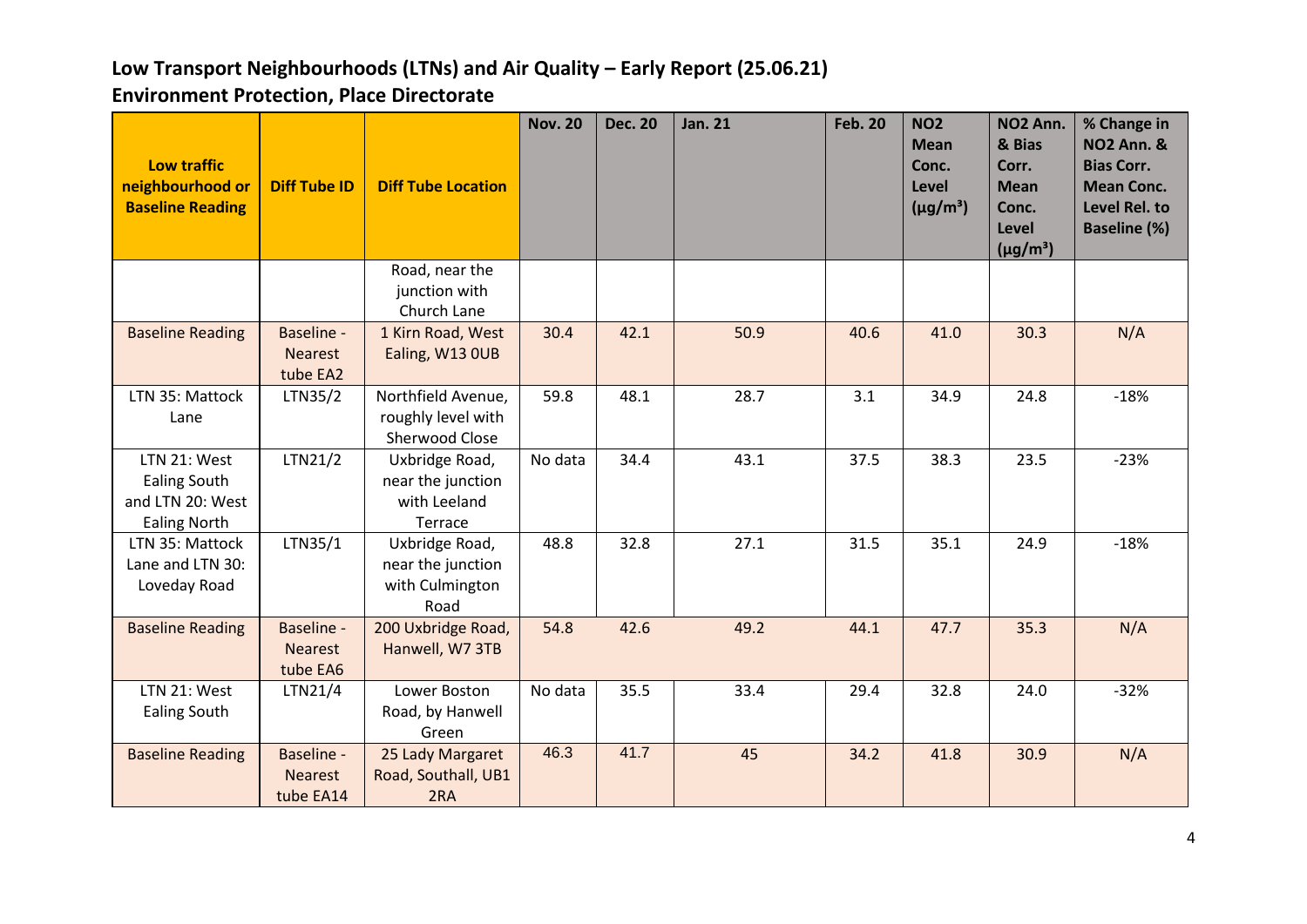| <b>Low traffic</b><br>neighbourhood or<br><b>Baseline Reading</b> | <b>Diff Tube ID</b>                              | <b>Diff Tube Location</b>                                                        | <b>Nov. 20</b> | <b>Dec. 20</b> | <b>Jan. 21</b> | <b>Feb. 20</b> | <b>NO2</b><br><b>Mean</b><br>Conc.<br>Level<br>$(\mu g/m^3)$ | NO <sub>2</sub> Ann.<br>& Bias<br>Corr.<br><b>Mean</b><br>Conc.<br>Level<br>$(\mu g/m^3)$ | % Change in<br><b>NO2 Ann. &amp;</b><br><b>Bias Corr.</b><br><b>Mean Conc.</b><br>Level Rel. to<br><b>Baseline (%)</b> |
|-------------------------------------------------------------------|--------------------------------------------------|----------------------------------------------------------------------------------|----------------|----------------|----------------|----------------|--------------------------------------------------------------|-------------------------------------------------------------------------------------------|------------------------------------------------------------------------------------------------------------------------|
| LTN 48: Adrienne<br>Avenue                                        | <b>LTN48</b>                                     | Lady Margaret<br>Road, btw<br><b>Woodstock Avenue</b><br>& Kenilworth<br>Gardens | 33.6           | 38.9           | 36.9           | 40.3           | 37.4                                                         | 26.2                                                                                      | $-15%$                                                                                                                 |
| <b>Baseline Reading</b>                                           | Baseline -<br><b>Nearest</b><br>tube EA51        | 88 High Street,<br>Acton, W3 6QX                                                 | 58.7           | 47.8           | 61.9           | 52.8           | 55.3                                                         | 40.9                                                                                      | N/A                                                                                                                    |
| LTN 25: Acton<br>Central                                          | <b>LTN25</b>                                     | Churchfield Road,<br>btw Alfred Road<br>and Myrtle Road                          | 44.7           | 39.1           | 41.2           | 39.4           | 41.1                                                         | 28.0                                                                                      | $-32%$                                                                                                                 |
| <b>Baseline Reading</b>                                           | <b>Baseline -</b><br><b>Nearest</b><br>tube EA45 | 98 Western<br>Avenue, Acton, W3<br>7TZ                                           | 45.2           | 39             | 46.8           | 40.6           | 42.9                                                         | 31.7                                                                                      | N/A                                                                                                                    |
| LTN 34: Bowes<br>Road                                             | <b>LTN34</b>                                     | East Acton Lane,<br>btw Friars Place<br>Lane & Beechwood<br>Grove                | 37.3           | 25.5           | 36.3           | 32.3           | 32.9                                                         | 21.2                                                                                      | $-33%$                                                                                                                 |
| <b>EU Limit Value</b>                                             | N/A                                              | N/A                                                                              | 40.0           | 40.0           | 40.0           | 40.0           | N/A                                                          | 40.0                                                                                      | N/A                                                                                                                    |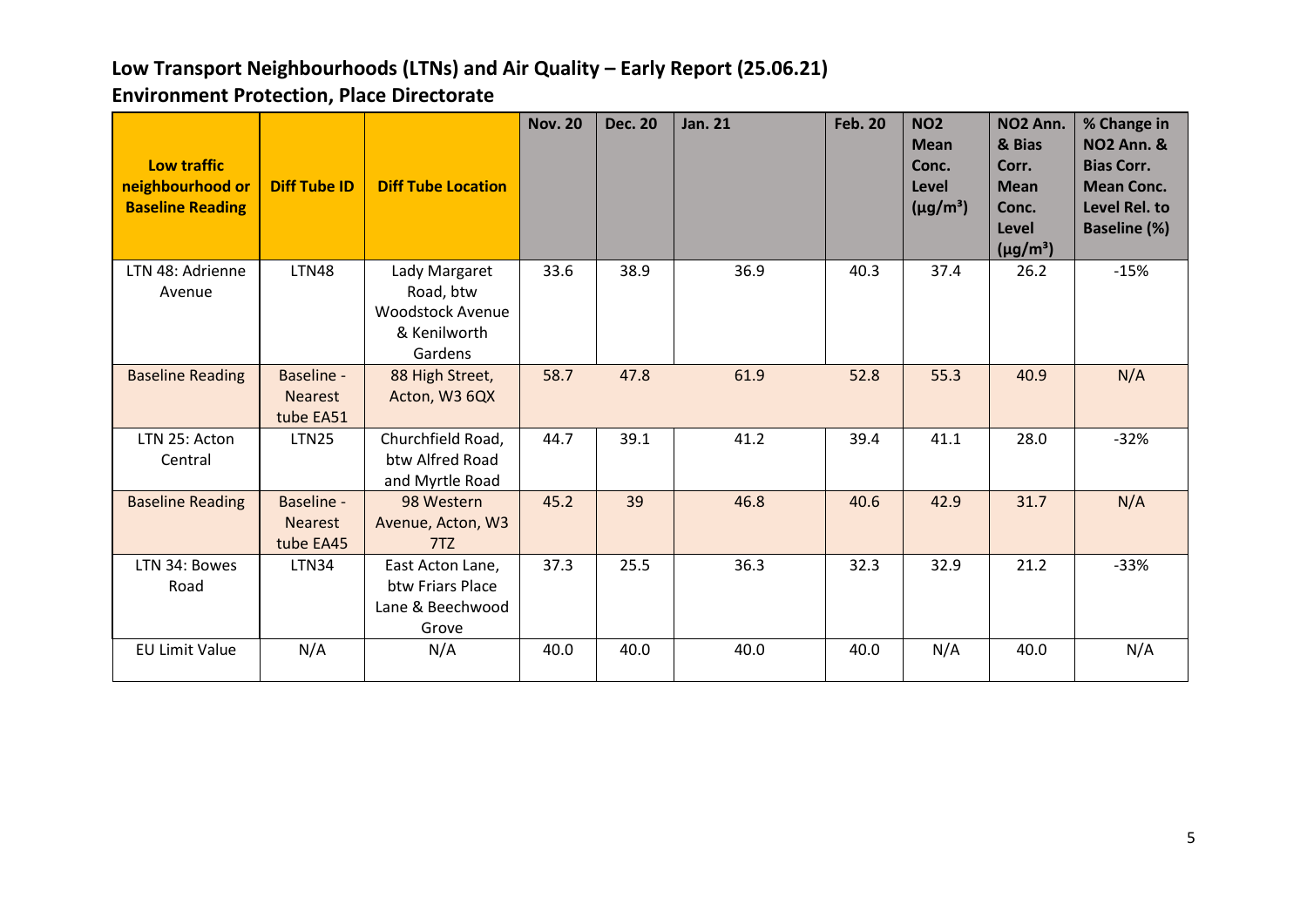**Graph 1 – Nitrogen dioxide concentration level at different LTN monitoring locations compared with the EU limit value**

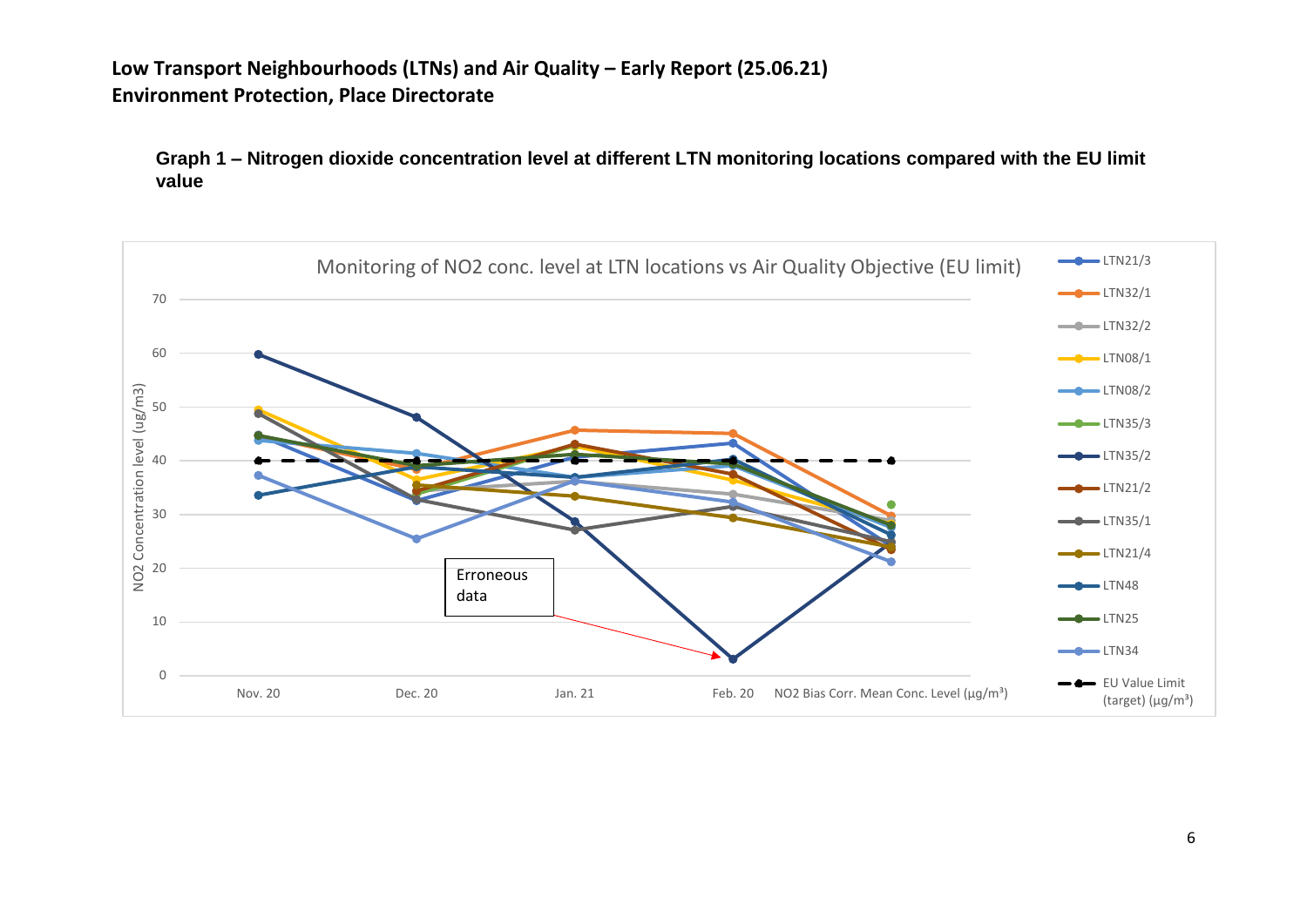#### **1. Comment and conclusion**

The annualised and bias corrected NO<sub>2</sub> baseline and LTN monitored mean concentration levels are below the EU limit value (legal limit). It's important to recognise that change in nitrogen dioxide  $(NO<sub>2</sub>)$  concentration levels resulting from introduction of LTN's has not led to any exceedances of the air quality objective owing to any potential vehicle traffic displacement. As the monitoring period for this interim report is less than a year that is usually recommended to account for seasonal variations, a final report will be produced using 12-month monitoring data and published in due course. Nonetheless, monitoring data to date demonstrate that  $NO<sub>2</sub>$  mean concentration levels from both the LTN initiative and the baseline  $NO<sub>2</sub>$ concentration levels from the regular monitoring programme, over the same period, are below the EU limit value of 40 micrograms per cubic metre (40 µg/m<sup>3</sup>).

**End** 

NB If you have further queries on air quality data related to LTNs, please write to: [pollution-technical@ealing.gov.uk](mailto:pollution-technical@ealing.gov.uk)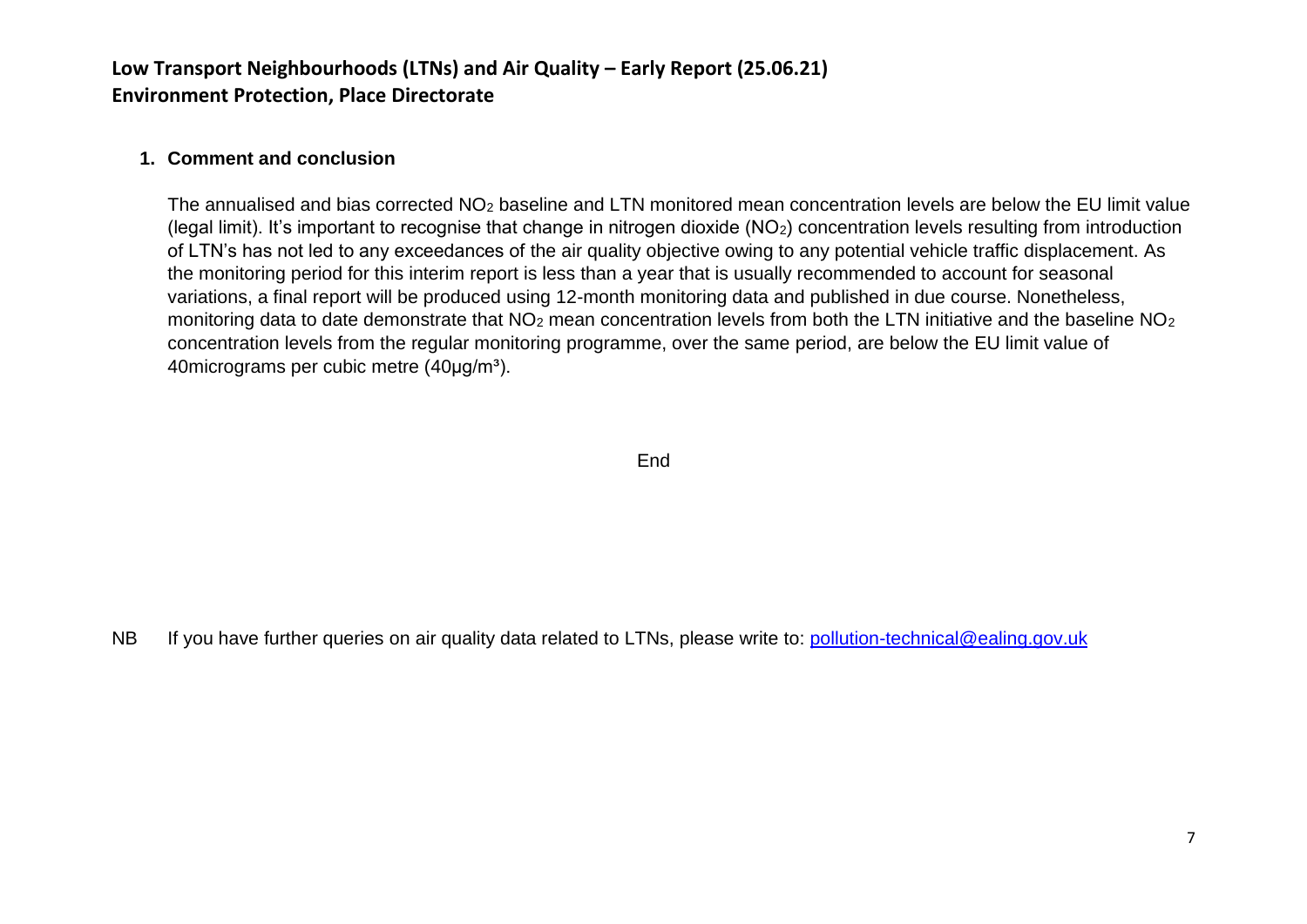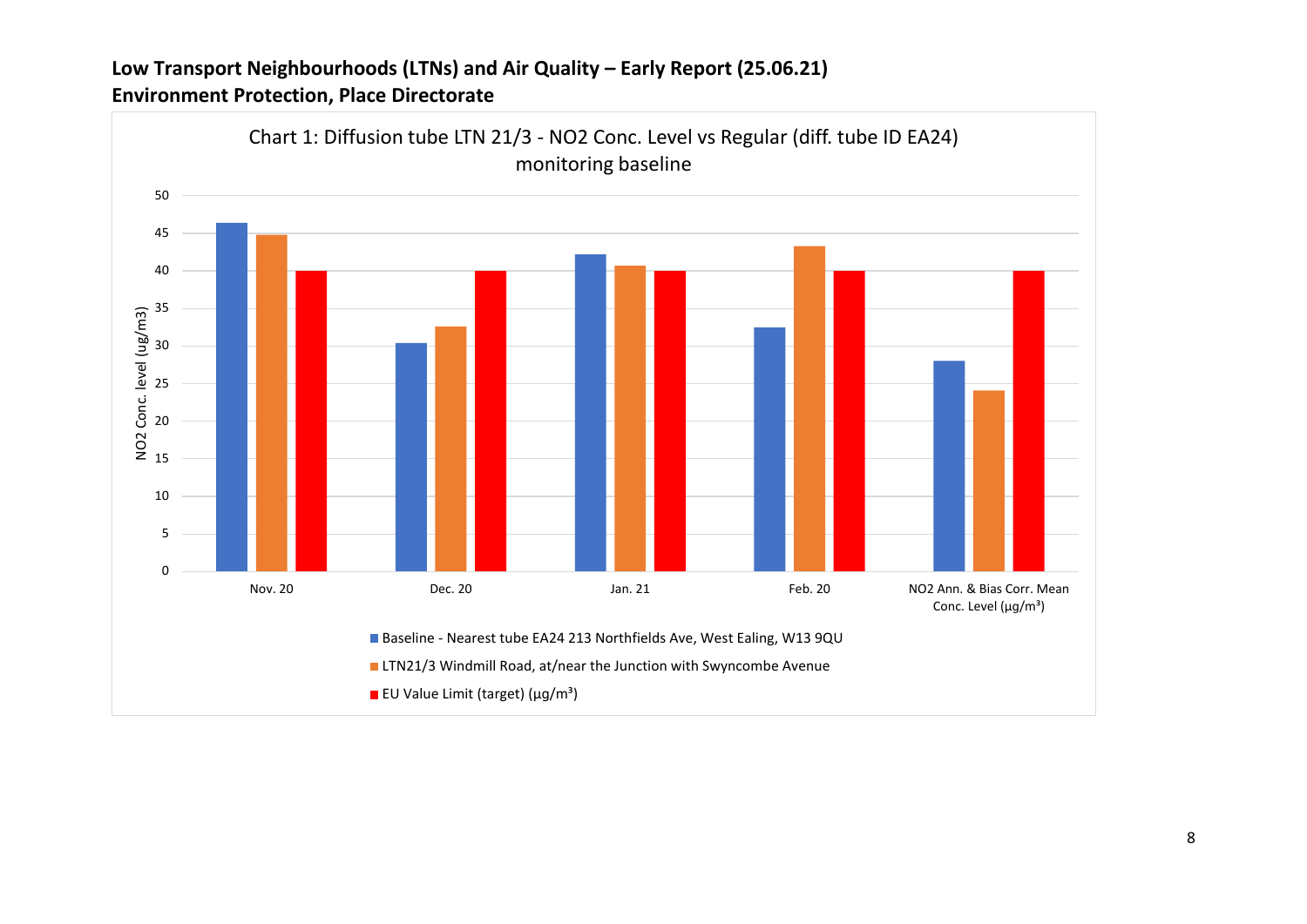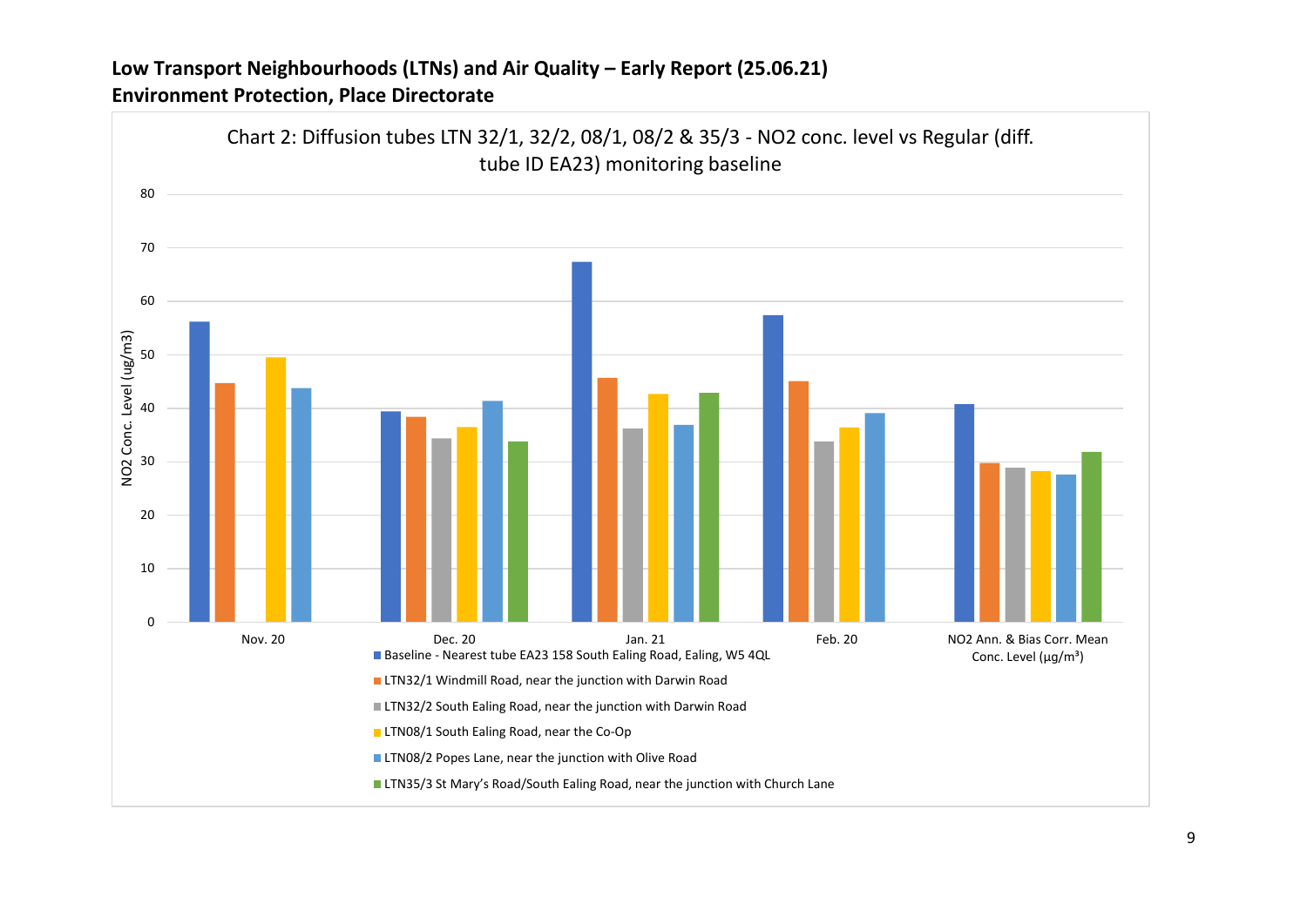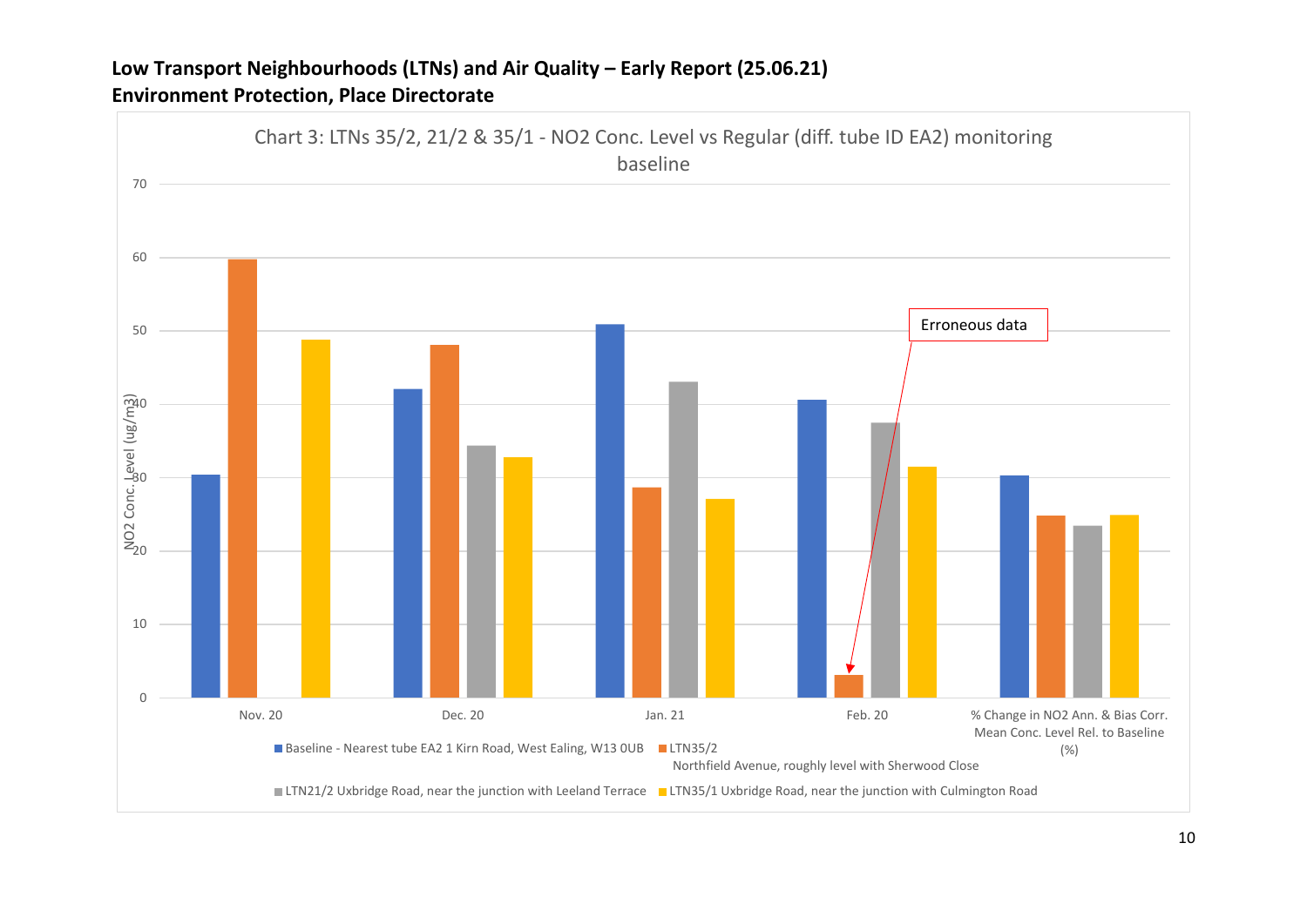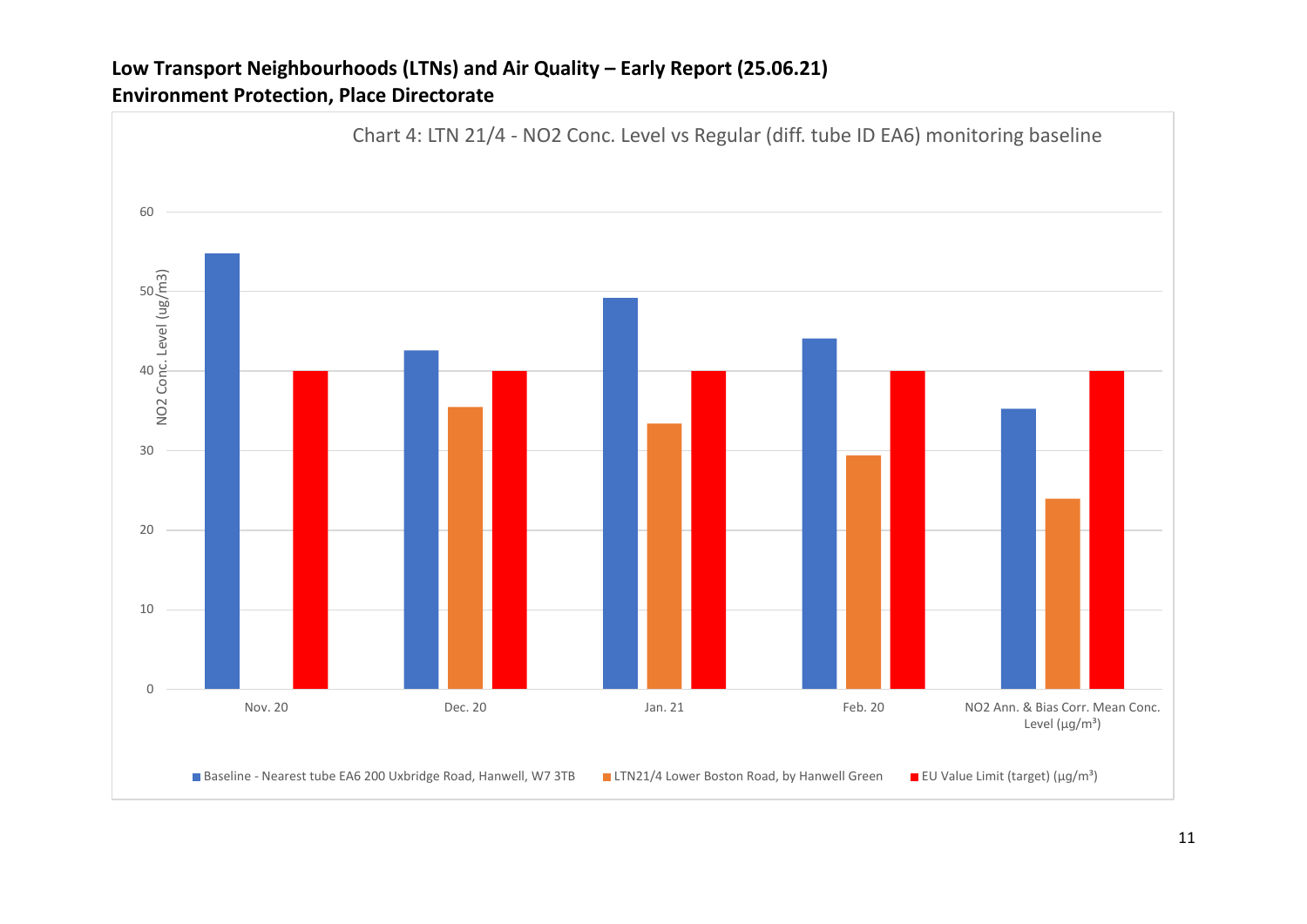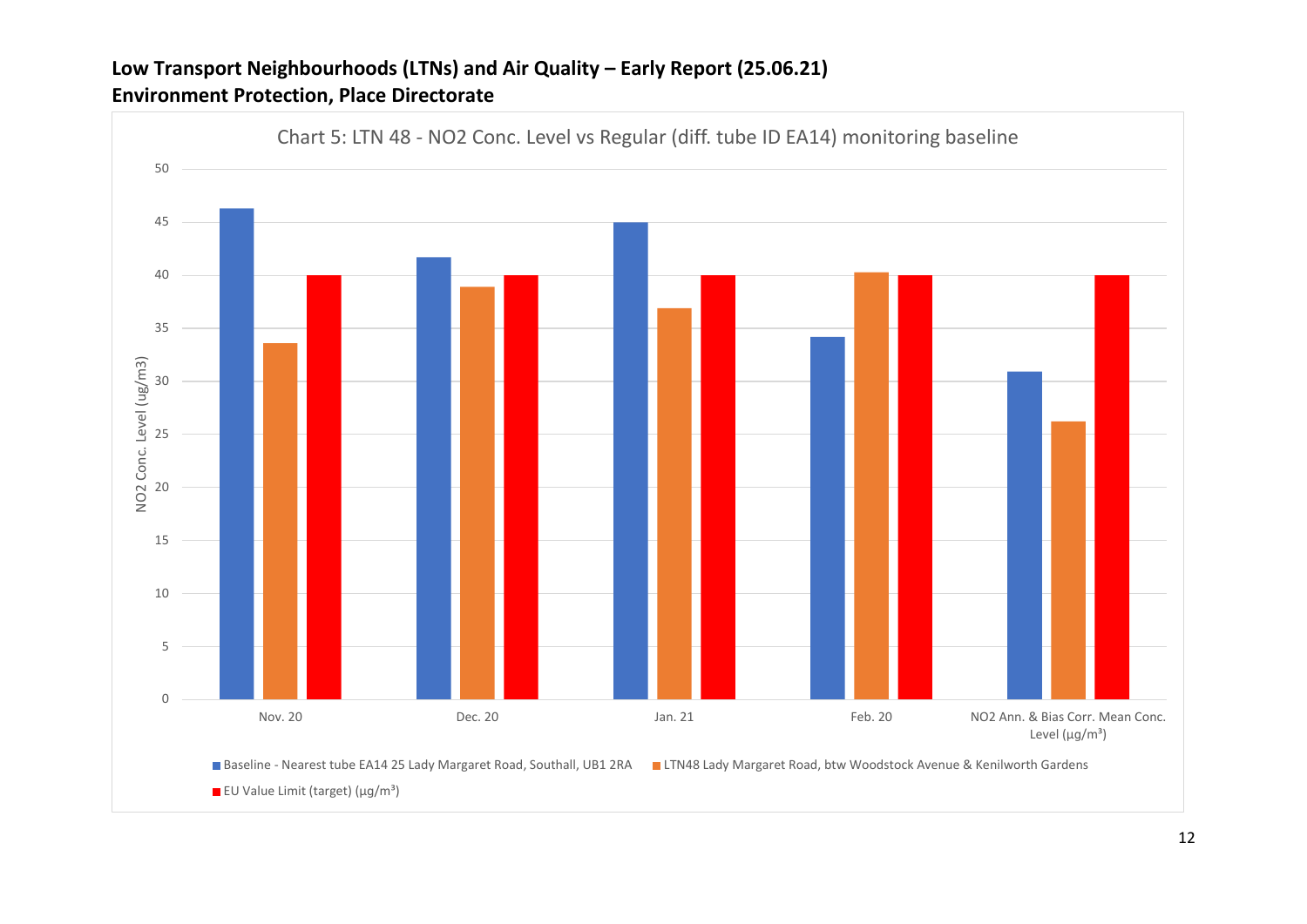